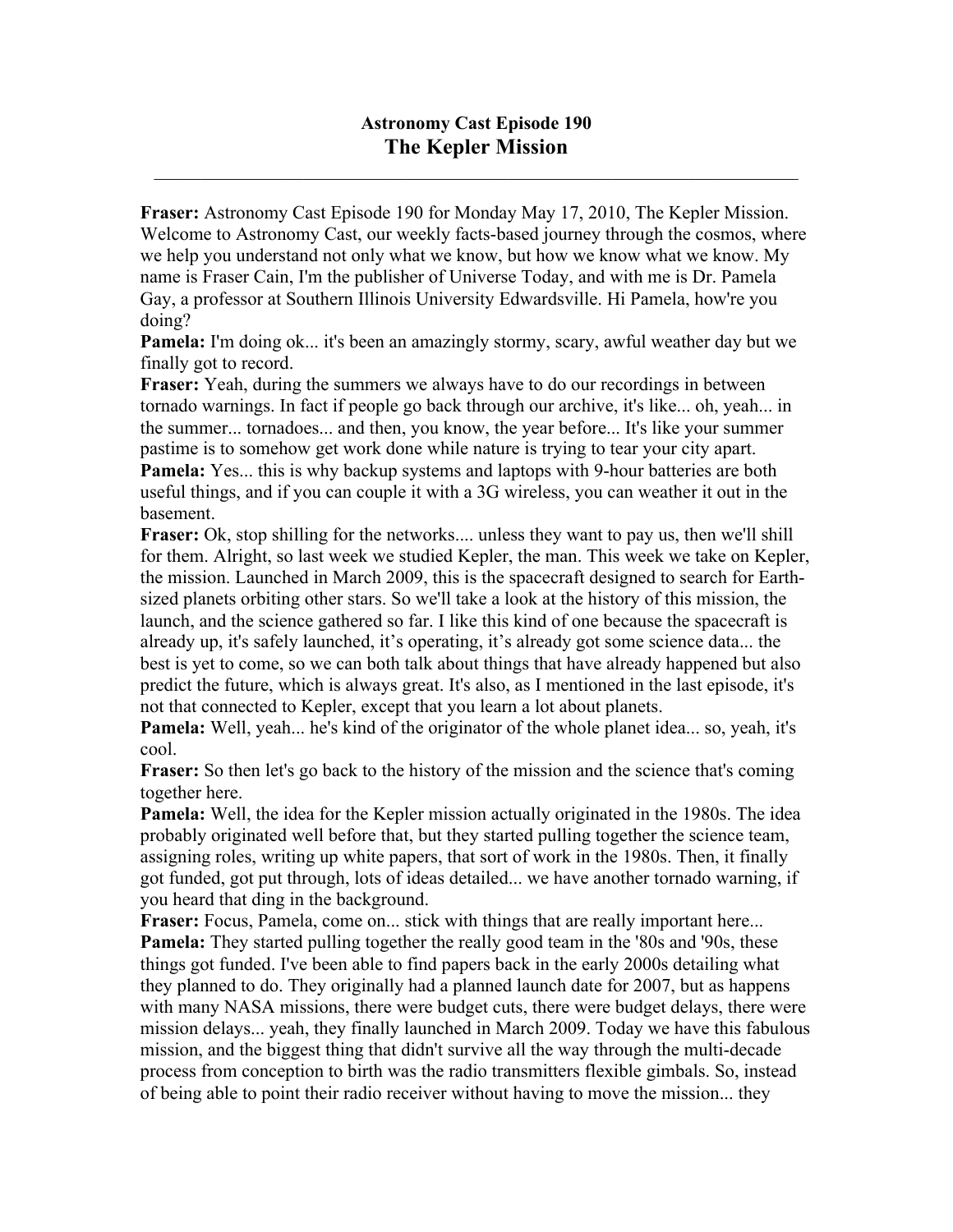actually lose one day a month of being able to collect data just in sending data back to the planet Earth.

**Fraser:** Everything else is intact.

**Pamela:** Yeah, and it's doing great science.

**Fraser:** I can remember, actually, when I first started Universe Today... so we're talking 11 years ago now... I can remember writing articles about the upcoming plans for the Kepler mission. I mean early, early on... early 2000.... so it has definitely been around for a long time. So, lets talk about the purpose and see if we can somehow connect it to Kepler the person. What is the purpose of the Kepler mission?

**Pamela:** It is to discover planets by looking at planetary transits and more importantly to discover planets as small as the planet Earth. The way it's doing this is it's looking at a field of stars in the direction of the constellation Cygnus. So, if you know how to find the summer triangle, right now you can go out and look up and look in the same direction that Kepler's looking in. And in this fairly crowded field of stars it has picked out... well, it hasn't... the science team has picked out a hundred thousand stars that they're studying, taking new images every 30 minutes, and looking to see... do any of these stars have the dimming that you expect to get when a planet passes in front of the star, blocking a small fraction of its light.

**Fraser:** So they say they've got a 100,000 star targets, but they're focused in a very tight region of space, so the spacecraft is not really having to... it's not turning up, down, left, right, and all the way around... it's really just zooming around in this one little spot of the sky. But it can't gather the whole space at once, can it?

**Pamela:** No, it's actually getting all 100,000 stars all at once! **Fraser:** Oh, wow! Ok...

**Pamela:** And that's... and one of the things that causes me a bit of sadness is that they could actually be collecting data on a whole lot more stars... it's a 10-degree field of view... this mission has a giant mosaic of detectors that are looking at a large chunk of the constellation Cygnus...

**Fraser:** Right, that's like 20 times the size of the moon... so measure a circle 20 times as big as the moon, and that's the space... and it's just staring at that whole space all at the same time.

**Pamela:** Right, and it's taking image after image... co-adding them as needed, to allow us to see all of these stars. But it actually has even more stars in its field of view than just those 100,000, and it would be kinda weird if a mission had exactly 100,000 stars in its field of view anyways. But the reason it's only looking at these 100,000 is it has to pick and choose how much data it can save because it has to keep all of its data stored up on its hard drive until that once-a-month download of data, and then that download is limited in time to how much time they can get on the Big Ear... the network of radio telescopes that we use to communicate with various space missions. So if there was unlimited time on the Big Ear dedicated to Kepler, we could be looking at even more stars than we're currently looking at.

**Fraser:** Right, so then let's kind of imagine this mission... it's pointing at this spot in the sky... it's gathering all this light... it's seeing all these stars... Some of them are going to be constant in their brightness, and others are going to be changing in brightness, right? But there's going to be a whole bunch of reasons... there's going to be variable stars, there's going to be novae, there's going to be all kinds of things going on, right?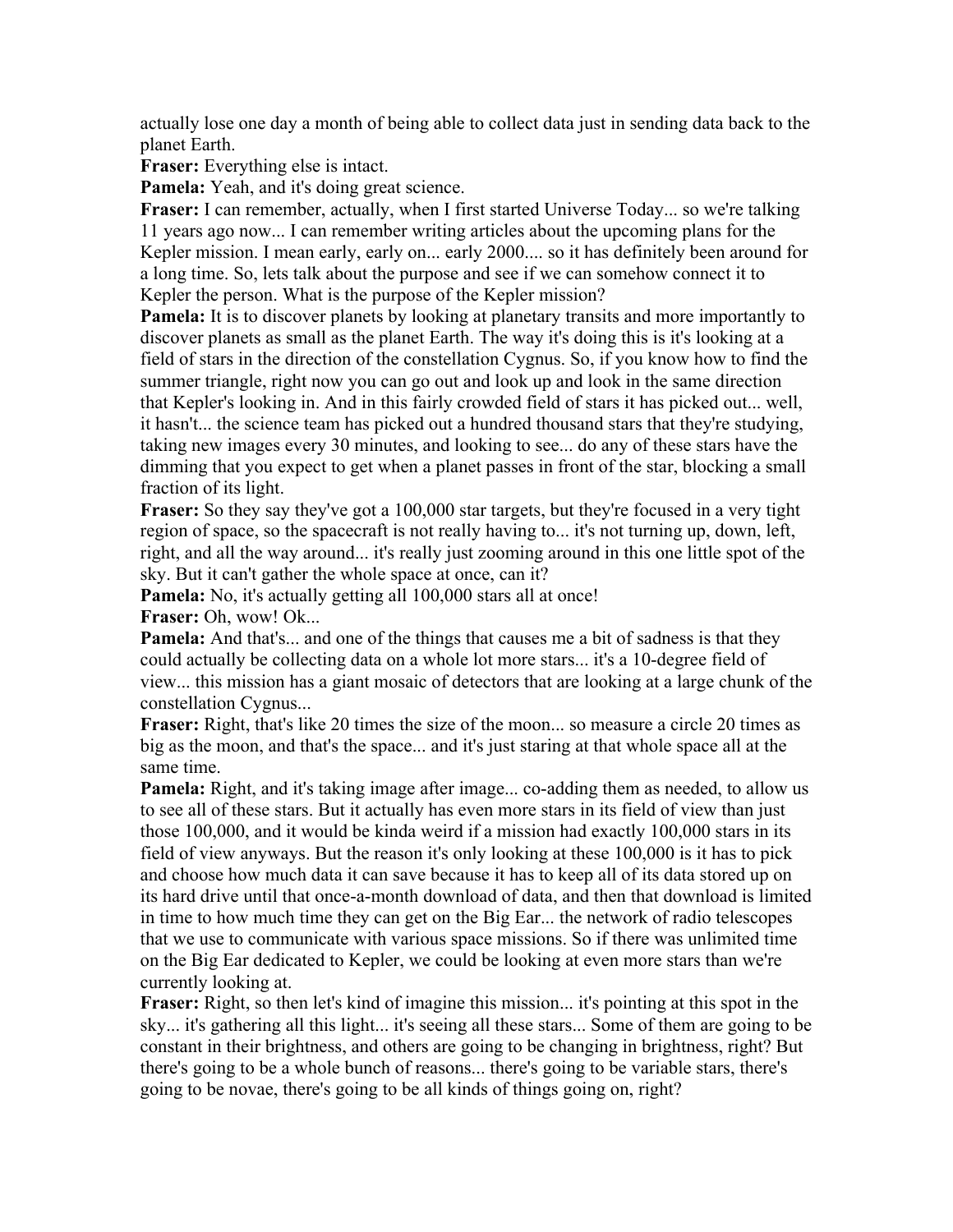**Pamela:** So they're initially actually looking at a larger number of stars... First of all they surveyed the field very well from the ground, eliminating all of the variable stars they knew about... didn't observe any of those... and then during their early parts... the first tens of days of the mission, they looked at over 140,000 stars and eliminated over 40,000 stars because they weren't ideal candidates. They were either binary stars that just weren't discovered, they were variable stars that weren't discovered, they were stars that were not your classical pulsating nice regular easy-to-look-at variable, but were rather stars that had flare activity... all of these things... the properties of the star were erasing any potential to find planets. So they weren't useful for planet-searching science... they were still useful for lots of other science. That science is now going to be based on a very short window of data... and that's ok... we're still getting good results.

**Fraser:** And they're using the transit method, right? This is the method where you're looking at the star and the planet happens to pass directly in between this star and Earth and slightly dims the amount of light that we see coming from that star in a very specific pattern as that planet dims... you know, passes in front of the star... dims the star, then goes behind the star, then we see another pattern... that's what they're looking for. And they've used other... they've used like Spitzer and they've used other methods for finding planets in this way.

**Pamela:** Right. And this is actually going to be an amazing set of data because we can detect transits from the planet Earth. In fact if you have a good 4-inch telescope with a really good, really sensitive detector you can make observations of some of the planetary transits that we already know about. The catch is, well, there's only a few stars that are bright enough that we can see the tenth of a percent... the hundredth of a percent... if we're lucky the one percent dimming that occurs with planetary transits. Most of the transits are so faint that if you have a star that's not very bright to begin with, and you're looking for a very slight change in its brightness... that's really hard to detect. So by sticking the mission in space, you don't have to worry about atmospheric effects, you can constantly watch objects around the clock, but mostly you avoid the effects of our atmosphere. You can end up with a fake planet just by clouds passing by.

**Fraser:** So, how sensitive is Kepler? And let's put that in context in what's been found already using other techniques, or using the transit technique, what will it find... hopefully...

**Pamela:** We know that it can find planets the size of the planet Earth... **Fraser:** Wow...

**Pamela:** They've been able to cross-correlate the early results and look at things that we know exist, and based on the things that we know exist and the signal-to-noise... planets the size of Earth can be found.

**Fraser:** In the same orbit as Earth?

**Pamela:** In the same orbit as Earth...

**Fraser:** Right. And so... but from what I understand so far, it's kinda like you're grabbing the low-hanging fruit... it's harder and harder to notice the smaller planets moving in front of the star and to get that pattern. It's easy to catch the big ones that are moving... the mega-Jupiters that are moving really close to their world because they're going to darken the star quite significantly and we're going to see it fairly often so you can start to pick out that pulse almost... but the Earth-sized planets... you can imagine, you'd only detect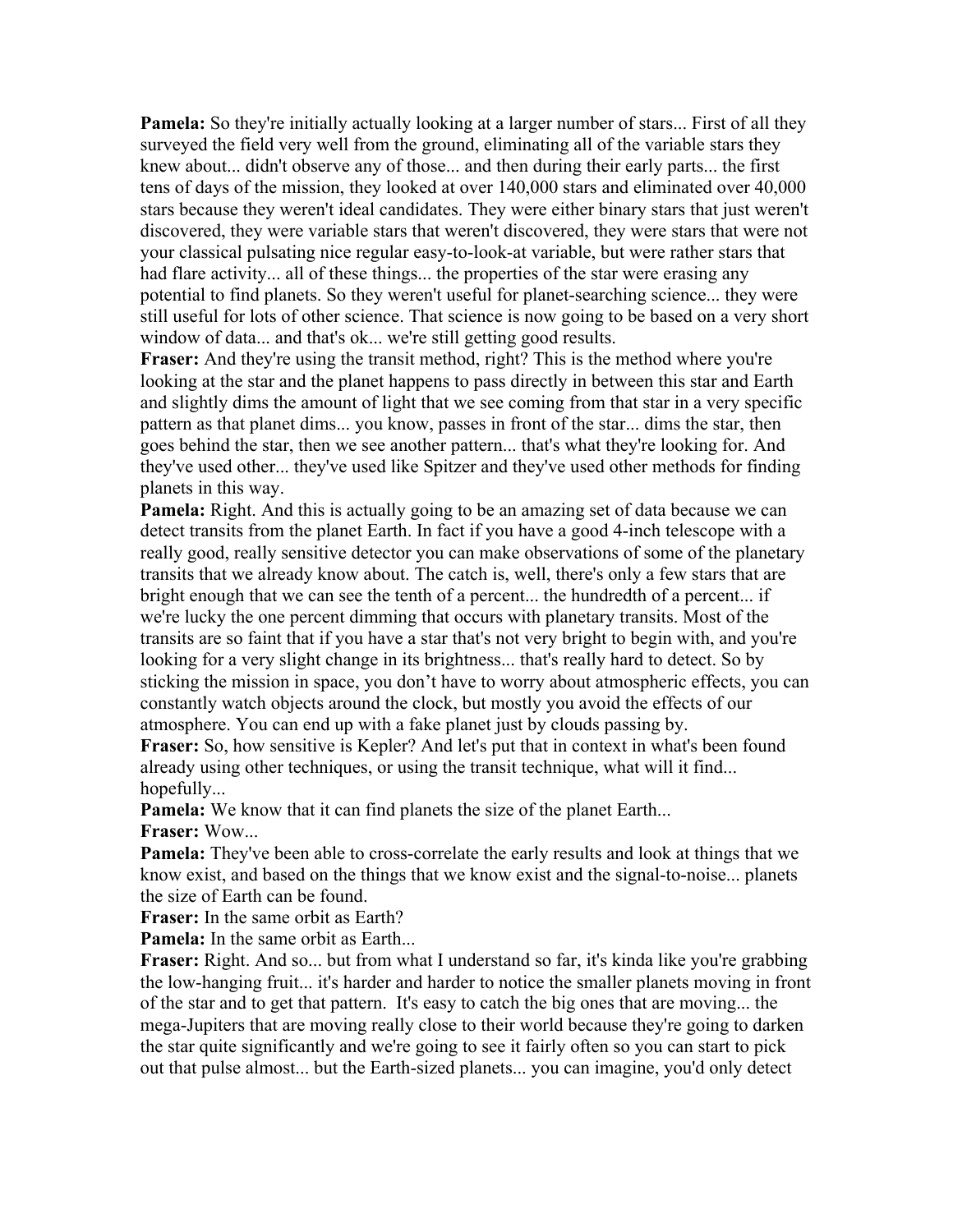Earth moving in front of our star once a year, and you'd need to confirm that for several years before you'd have a good candidate.

**Pamela:** So you're hitting on two different problems that we have to deal with. And one of the problems is that planets like Earth... they don't cause that much of a dimming of the star that they're passing in front of. So, that in itself is hard to detect. The planet Mercury, for instance, causes a transit depth of 0.0012 percent. Jupiter causes a 1.01 percent. So Jupiter... even with the orbit it's at... that's a whole lot easier to detect. Now, in addition to the "it's hard to detect because it's just not wiping out enough light from the star," the other issue is... they want to have ten repeating transits before they confirm an object. Four is pretty good, ten is ideal. With four, that means you're waiting four years before you're able to confirm a planet like the planet Earth. You have to wait for four transits.

**Fraser:** Right, so you see a little blip in the data and you're like... ok, let's come back in a year and see if it happens again.

**Pamela:** Yeah. And that's a long wait. So right now they're releasing stuff based on... their confirmed planets are all 3, 4, 5 days... but the longer ones... we're going to have to wait. All of the planets so far announced are between 3 and 5 days of period. **Fraser:** I want my science now!

**Pamela:** Well... sorry. But at least we know it's coming. That's the cool thing is we know it's coming. And just today... that's one of the cool things about... we meant to record yesterday... ended up recording today... today Kepler released 706 probable candidates for exoplanets. They think that probably only half of these systems will actually pan out to have exoplanets, but several of them could be multi-planet systems. Prior to today, we only had 460 candidates. We've more than doubled the number of possible planets that we know about just with one mission. Fifty years of work produced less results than the few months that Kepler's been orbiting.

**Fraser:** This is the whole point... you build a really specialized tool, gets results. So then kind of looking forward, what can we expect from Kepler? How long is it supposed to operate for?

**Pamela:** It has a several-year mission. As with many NASA missions I'm reluctant to say exactly how long it's going to last.

**Fraser:** But is it going to be one of those situations where like... well, you know, it was supposed to last now, but we've kept it alive another ten years.

**Pamela:** That's kind of what I'm hoping for. It's current mission length is 3  $\frac{1}{2}$  years, and one of the problems that we're going to deal with is its orbital period is 372.5 days, which means it's lagging behind the planet Earth, orbiting the sun, and over time is going to drift further and further away from us. If they extend this mission it's just going to keep drifting, which means that the radio signals coming from it are going to get fainter and hard to catch. But that's not as big a problem as... well, should this mission choose to do like the Mars Exploration Rovers, which is harder for a spacecraft, but should it choose to behave like that it'll eventually drift behind the sun.

**Fraser:** Right, or like SOHO... there's a lot of missions that have definitely outlived their timeline, but it's not like Spitzer where it's got a set amount of coolant and then when that runs out, that part of the mission has to end. Or, like Deep Space 1 that had a set amount of Xenon for its ion engine, and when that ran out you really couldn't navigate or maneuver anymore, or like Phoenix is a good example... designed to land on the north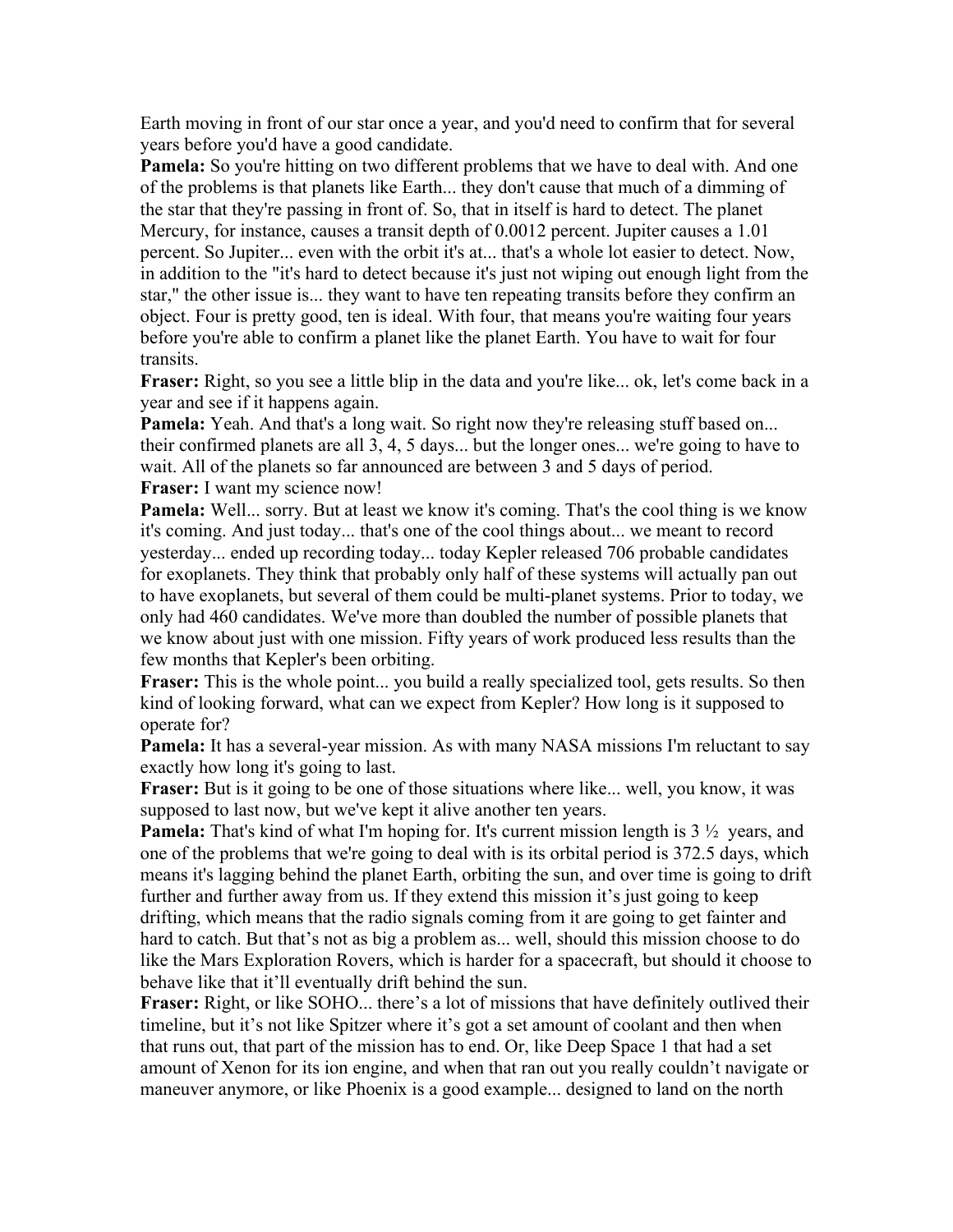pole of Mars, but when the Martian winter set in, it got crumpled by several meters of ice and snow... this is one of those situations where they've got a set timeline, but there's no real reason why the spacecraft can't last longer than that.

**Pamela:** It's working in optical wavelengths...  $400 - 865$  nanometers. It will have the standard... it could eventually, well it will eventually run out of thruster fuel, but we'll see how long it lasts. They can be conservative... NASA always finds ways to surprise us and keep things going. But it's currently scheduled for 3 ½ years, and we're all going to hope that it just keeps on going and going and going...

**Fraser:** So then let's say we take all the data that Kepler kind of pulls together, what does this tell us about the Milky Way... about the nature and number of planets? **Pamela:** Well right now we're only looking at a set of stars that are in the same orbital type that we're in. One of the things that gets talked about is well maybe planets don't form as well towards the center of the galaxy, maybe they form differently at different distances from the center. So, we're looking at a set of stars that are in similar orbits to our own sun, and what we're hoping to be able to say when we're done is that this is the frequency at which star of these different types and these different... well, spacings in binary systems, have planets. One of the things that I'm really hoping will come out of this is a new model for planetary formation. Growing up, I like everyone else learned the solar nebula model... you end up with rocky worlds close to the sun then gas giants beyond that then icy giants beyond that and then out at the edge there's the Oort cloud. Well, we now know that gas giants like to hug their stars. But where do the rocky worlds live? If you have rocky worlds, do the gas giants stay further out? How exactly do we build models to explain all the crazy varieties of solar systems that we're finding? This may give us the data that's needed to answer those types of questions.

**Fraser:** Right, so you can really get a sense of what does a typical solar system actually look like? What are the possible configurations that you can have? Could you have giant planets up front... rocky planets in the middle... or like what we have, the other way around... or if you have giant planets up close maybe you can't have rocky worlds... and so on and so forth.

## **Pamela:** Right.

**Fraser:** And then what percentage of stars just have planets? What percentage of stars have giant planets? What percentage of stars have... because if we took the Drake equation, we could theoretically fill in one number and call it a day, right? **Pamela:** And this will allow us to fill in a lot of the numbers that don't pertain to biology... and to do it very accurately. One of the things that I remember watching evolve scientifically is the idea of well, what metallicities of stars can have planets? What temperatures of stars can have planets? It was thought that the smallest stars couldn't form planets, and the largest stars probably couldn't form planets because they had massive outflows when they were young. And now we're finding exceptions to everything we ever thought. But somewhere there's got to be a parameter space of planets vs. no planets. We know that globular clusters, for instance, show no signs of having planets. This will help us start to get a handle on these things. And one of the interesting results that's already come out is we've learned that stars aren't as violent as we'd thought, in some cases. There was concern about just what fraction of stars show violent flare activity, the type of high-energy outbursts that prevent life forming on planets. We're now finding that these outbursts don't occur at the same rates that we'd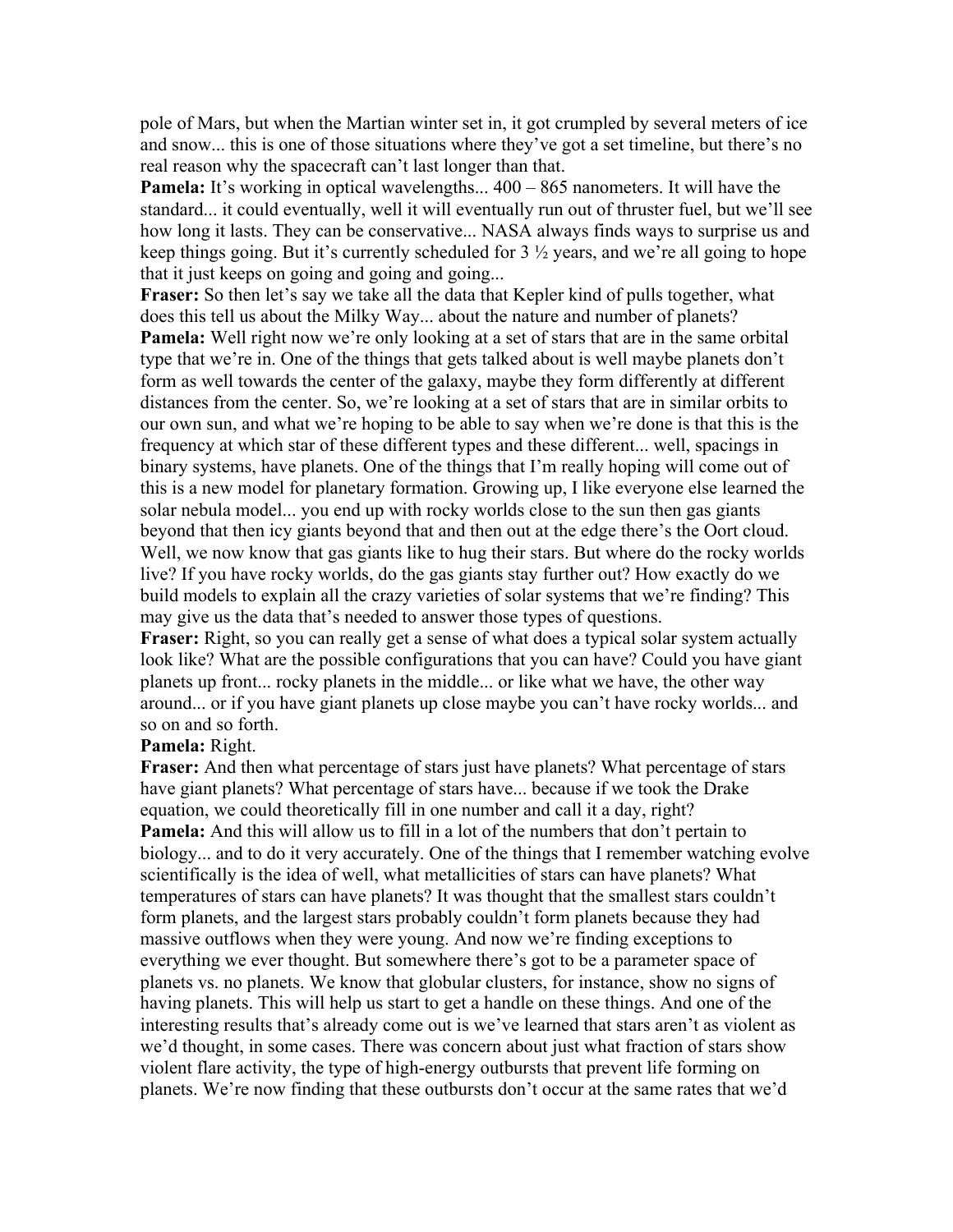worried. These outbursts are also the type of thing that make it hard to detect planets. So Kepler looked at this and we found more candidates for looking at planets and thus more candidates for systems that wouldn't squelch life... and that's a cool result.

**Fraser:** Will Kepler be able to help answer the life question at all?

**Pamela:** Not by itself. But the thing with Kepler is that it's only detecting transiting planets. And transiting planets are the only type of planets whose atmospheres we can study. So if we start looking at these worlds that transit in front of their stars with telescopes that are capable of doing spectroscopy, we may be able to pick out the atmospheric lines of those planets from the stars' stellar spectra and say this world has oxygen. And you only get free-ranging oxygen in an atmosphere if you have plants or some sort of microbial life. Otherwise it likes to form organic molecules. So we could conceivably, thanks to Kepler, find planets whose atmospheres we study with something else, that we start finding signs of pollution of plants, of all sorts of different things... **Fraser:** Does that spacecraft exist? That tool?

**Pamela:** Sort of... Spitzer works for the biggest planets. It's actually been able to detect atmospheres previously. And depending on the planet, once James Webb gets launched it will be able to aid in the battle. But a spacecraft dedicated to looking spectroscopically at stars with planets... that's not up there yet. Although it would be really neat if someone planned it and launched it...

**Fraser:** We should call it like the Terrestrial Planet Seeker... or something like that... **Pamela:** Right, right... we're just going to keep saying that until someone builds it. **Fraser:** We're just going to keep nagging until somebody makes the Terrestrial Planet Finder and puts it back on the books and launches it and finds life... doesn't anybody want a Nobel prize?

**Pamela:** It would be cool...

**Fraser:** Yeah, anyway... most important scientific discovery ever...

**Pamela:** Wouldn't you rather be able to look at a planet and understand its industrial based on its atmosphere rather than catching random hard-to-make-sense-of and highly controversial radio signals that might get blamed on atmospheric noise?

**Fraser:** But you can see the Kepler mission helping even the SETI... because all these planets are known to be Earth-sized worlds orbiting other stars, so let's just point SETI at them.

**Pamela:** Even more than that, just finding that there's a planet... it could be that one of these Jupiters that we find out in the habitable zone, it's not necessarily capable of sustaining life on its own because it's a gas planet... it could have moons... it could have Endor with its own civilizations growing up on the moon.

**Fraser:** Hmmm.... yeah. I think there's going to be a lot of data that's going to come out, and there's going to be so many interesting stories... I can see "First Solar System Resembles Our Own Solar System Found," and it's going to be with many of the same kinds of planets and the same kinds of orbits.... and hopefully then that will really spark a whole other layer of research of funding and so on... this is just to whet people's appetite, I think...

**Pamela:** And the small planets look like they may be in the candidate list. And this is one of the amazing things, and a bit controversial as well, is they've found so many planetary candidates that they've released half their data early. The scientists behind Kepler were able to get a special dispensation and were given an extra 6 months to release their data